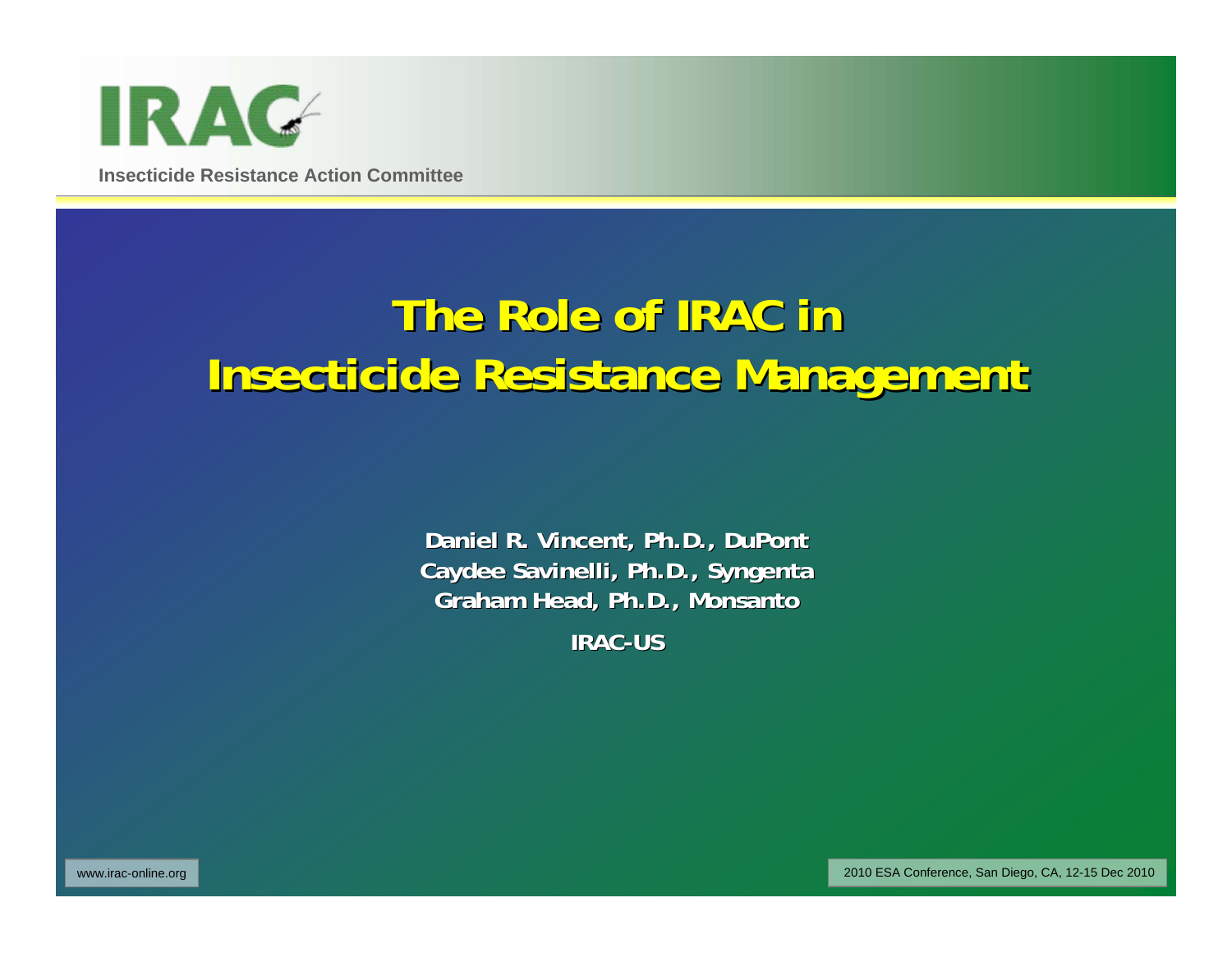## **IPM & IRM IPM & IRM**

**Insecticide Resistance Action Committee**

IR AC

#### IPM (Integrated Pest Management)

- Integrated, ecological approach to pest management.
- Use of diverse tools to manage pests in crops ...
	- $\cdot$  Defining acceptable pest levels
	- •Employing preventive cultural Employing preventive cultural practices
	- Monitoring pest levels
	- Mechanical controls
	- $\cdot$  Biological controls
	- Chemical controls

#### IRM (Insecticide Resistance Management)

- Managing the pest gene pool to reduce selection pressure on various resistance mechanisms.
- Use of many chemistries and tools ...
	- Growing early maturing or pestresistant varieties of crops
	- Using chemistries at full-strength
	- Rotating the use chemistries of differing modes of action
	- Employing biological controls as possible possible
	- Protecting populations of natural enemies.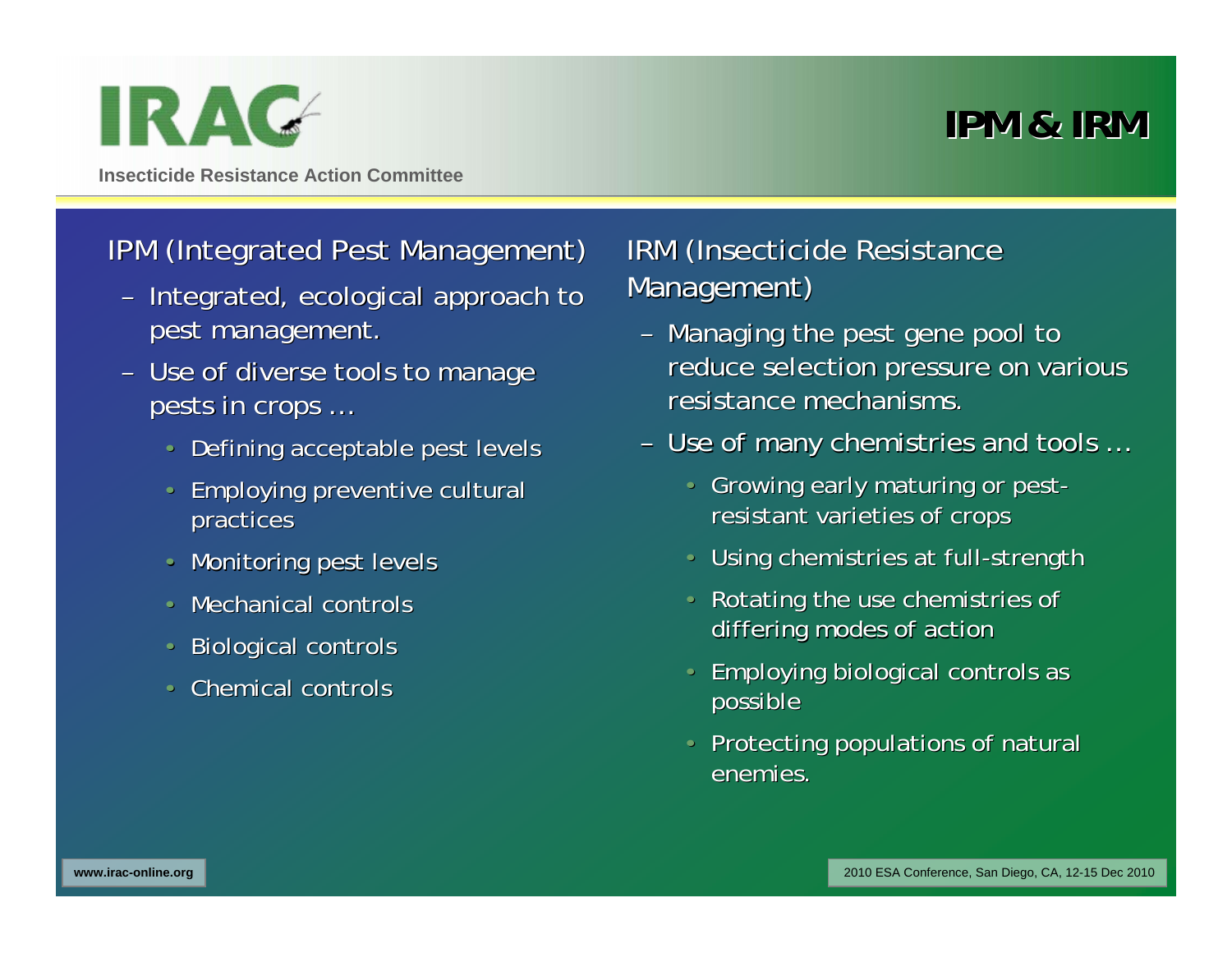

# **9 Key Global Challenges 9 Key Global Challenges…**

**Insecticide Resistance Action Committee**

#### 21 July 2010



#### 25 August 2010 25 August 2010



In 35 days…

- Population: +7,531,709
- •Arable Land: -392,703 ha

- **Population increase**
- **Arable land**: finite & disappearing
- **Useable water reserves**
- **Weather changes (warming, extremes)**
- **Cultural Shifts … Labor, etc.**
- **Crop Uses are Shifting (energy)**
- Natural Disasters
- Economic Disasters
- $\bullet$ **Regulatory Pressures**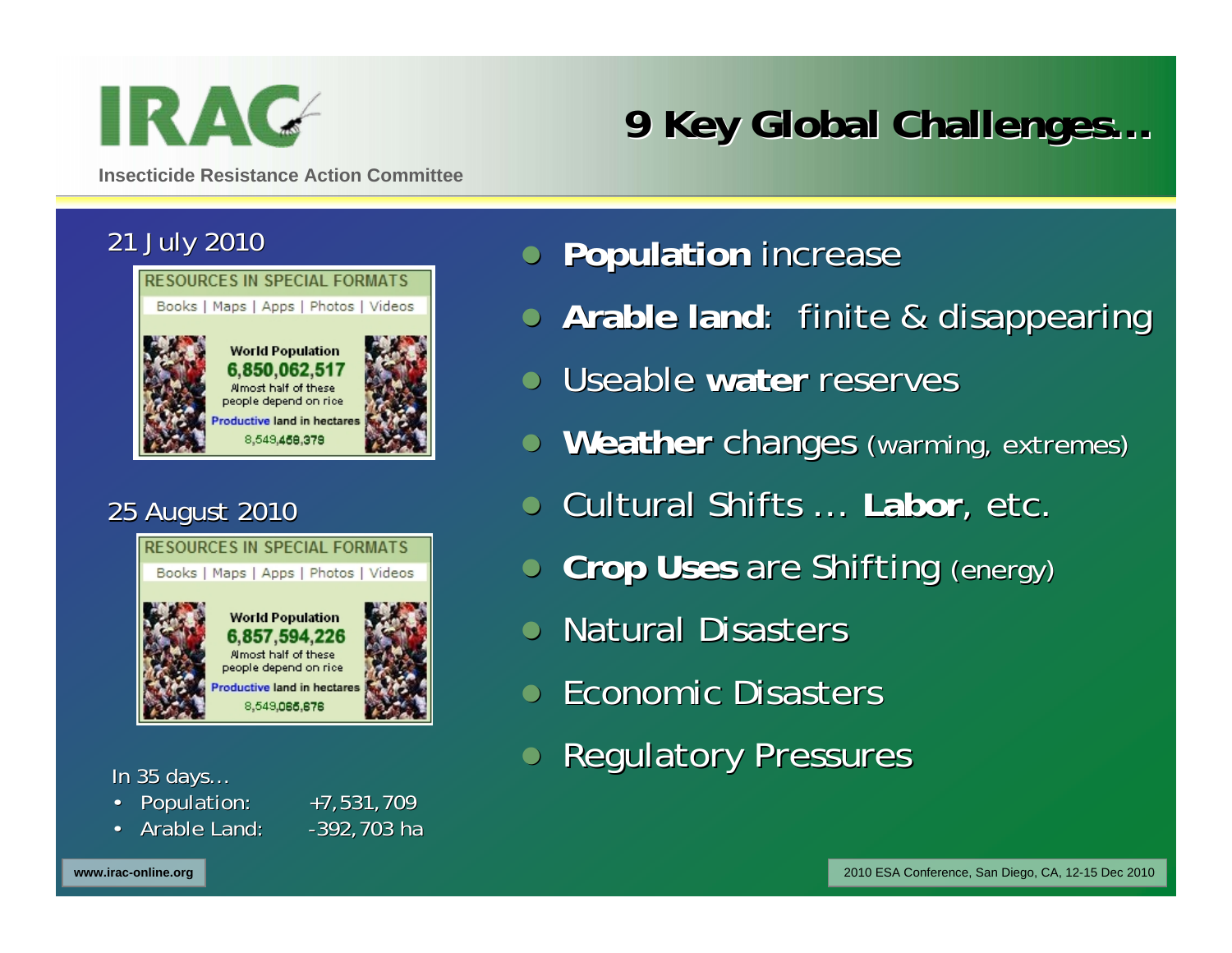

# Agriculture is Ecological Tension ...

**Insecticide Resistance Action Committee**

# **Diversity Diversity**

- Biodiversity is considered an indication of how balanced a system is.
- Usually stable.
- Few interventions, generally selfsustaining.
- –Long-term.
- –Adaptive, sometimes Adaptive, sometimes cataclysmically.



*"Nature abhors a vacuum. Nature abhors a vacuum."*

## **Monoculture Monoculture**

- Farming is a natural process done in an unnatural way.
- Often unstable.
- Many interventions usually required.
- Short-term (cropping cycle perspective).
- Crops "tuned" to soil, temperature, light, etc.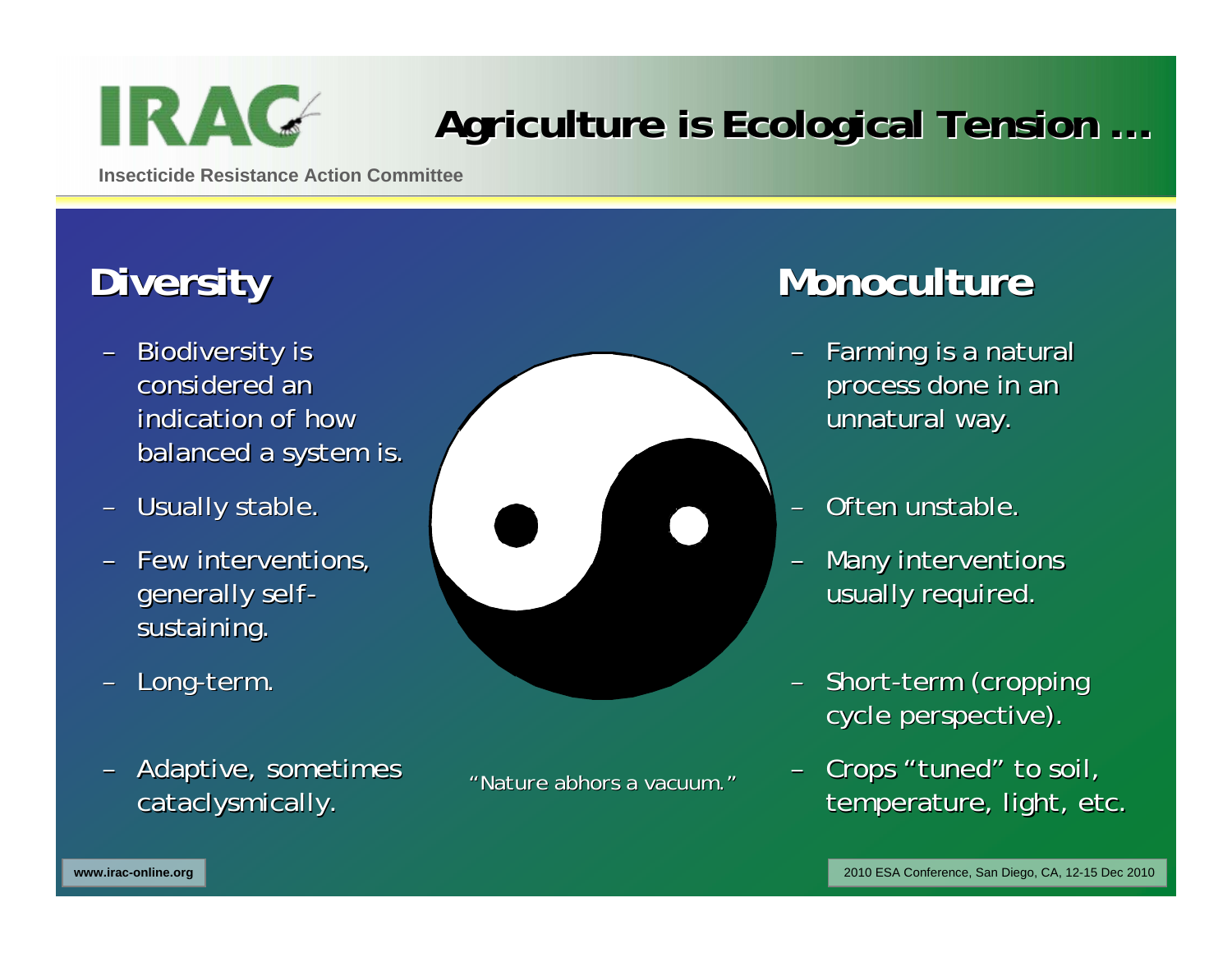

## **Agriculture is a Nest of Decisions Agriculture is a Nest of Decisions**

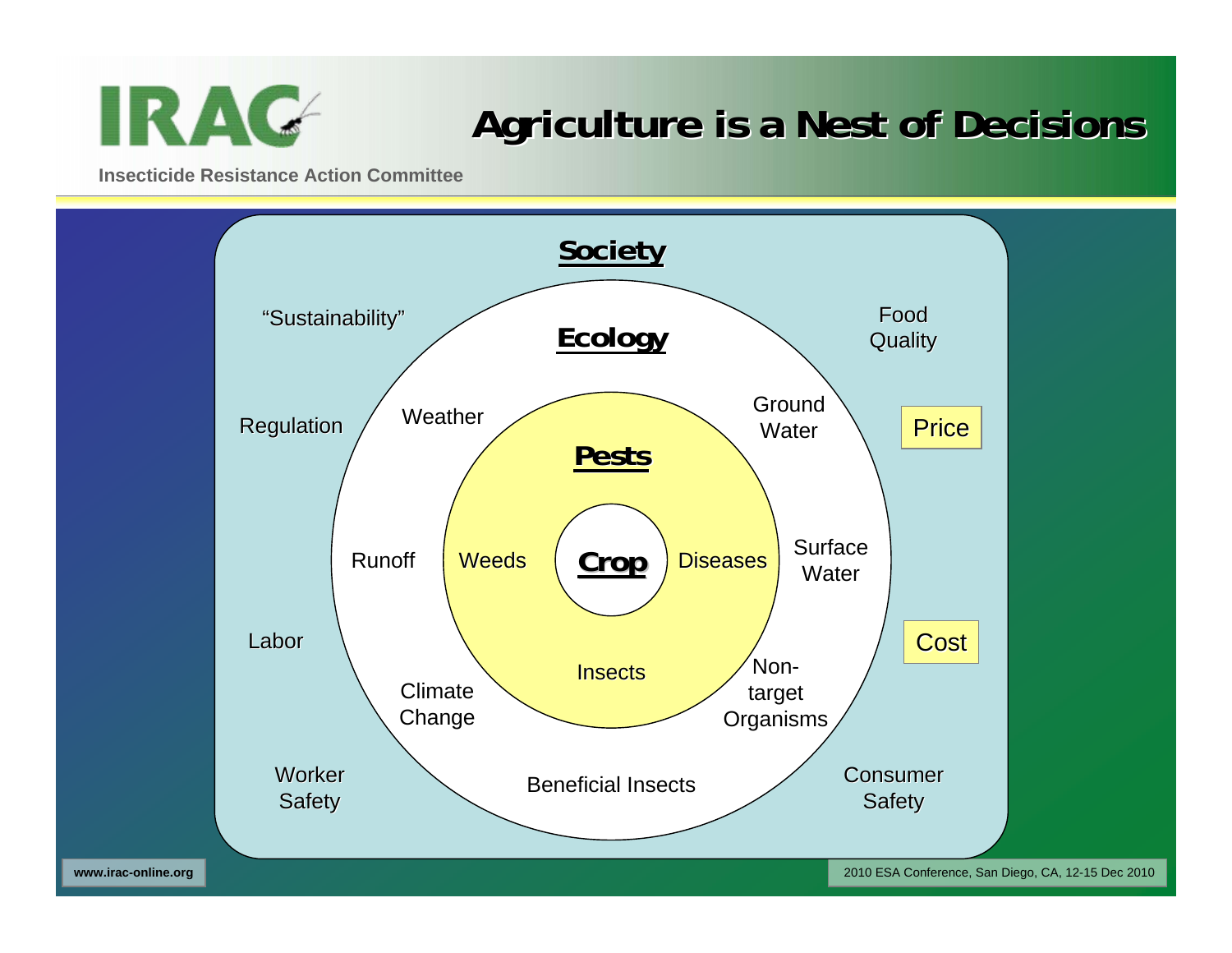

- $\bullet$  Champion principles for reducing selective pressure on Champion principles for reducing selective pressure on pest populations to sustain agriculture.
	- 1. Encourages the use of many tools to manage resistance development.
		- Diverse mechanisms (e.g., IPM)
		- Diverse modes of action in the use of insecticide products
	- 2. Works with manufacturers to adds voluntary language regarding resistance management to insecticide labels.
		- Window (block) approach to the use of pesticides
			- Where there is the possibility to rotate pesticides with differing modes of action
			- Added to the labels of many pesticides, including Diamides.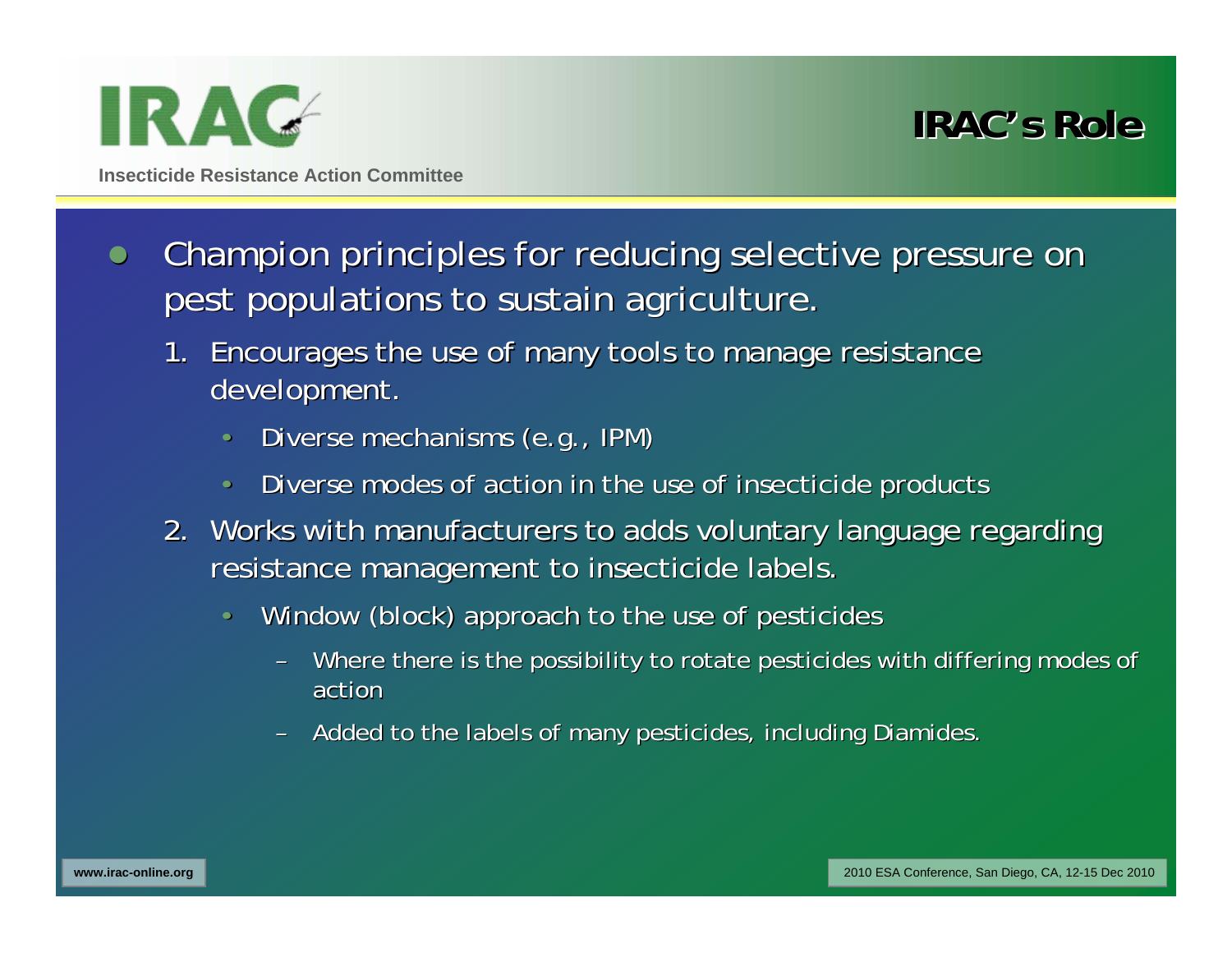

**IRAC'sRole …**

- 3. Sponsors research aimed at monitoring and identifying resistance and resistance mechanisms. Some examples...
	- Monitoring studies
	- Formation and support of the Arthropod Pesticide Resistance Database (Michigan State Univ)
	- Identification of resistance mechanisms of *H. zea* in corn in US.
	- Cooperating with institutions on Public Health issues; e.g., malaria.
- 4. Engages a wide range of Stakeholders
	- Manufacturers
	- Agencies
	- Scientists
	- Industry and public groups (NAICC, CropLife, etc.)  $\overline{\phantom{a}}$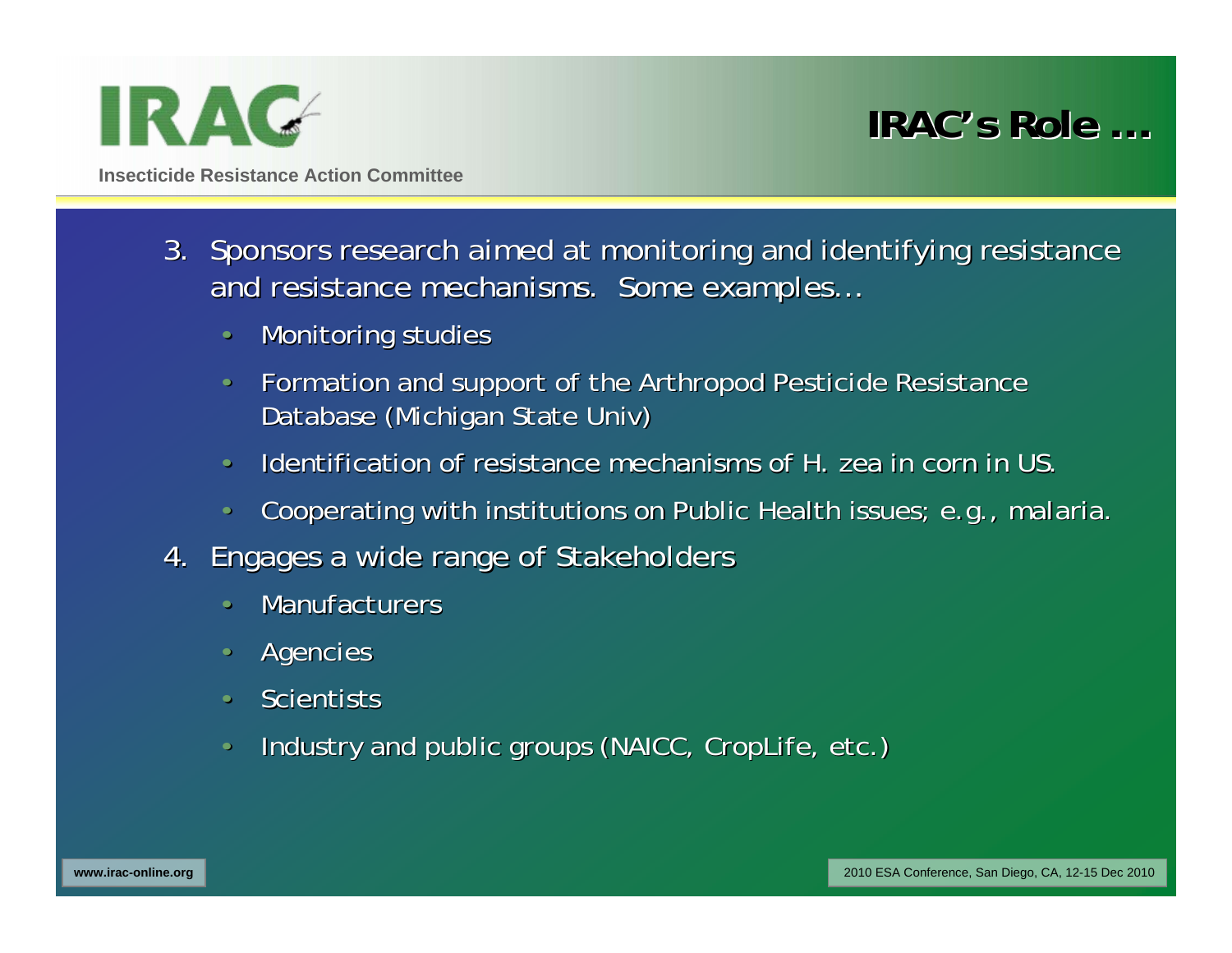

**Themes in This Meeting ...** 

**Insecticide Resistance Action Committee**

#### $\bullet$ EntoDiversity: Biological, Geographical, Disciplinary

- This year's Conference theme celebrates how diverse the ESA has become and how diverse our relative contributions have become to science and society.
- $\bullet$ Understanding and Capitalizing on Agricultural Biodiversity in IRM/IPM.
	- This IRAC-sponsored symposium is an attempt to bring together scientists from academia, institutes, government and business to discuss a great challenge.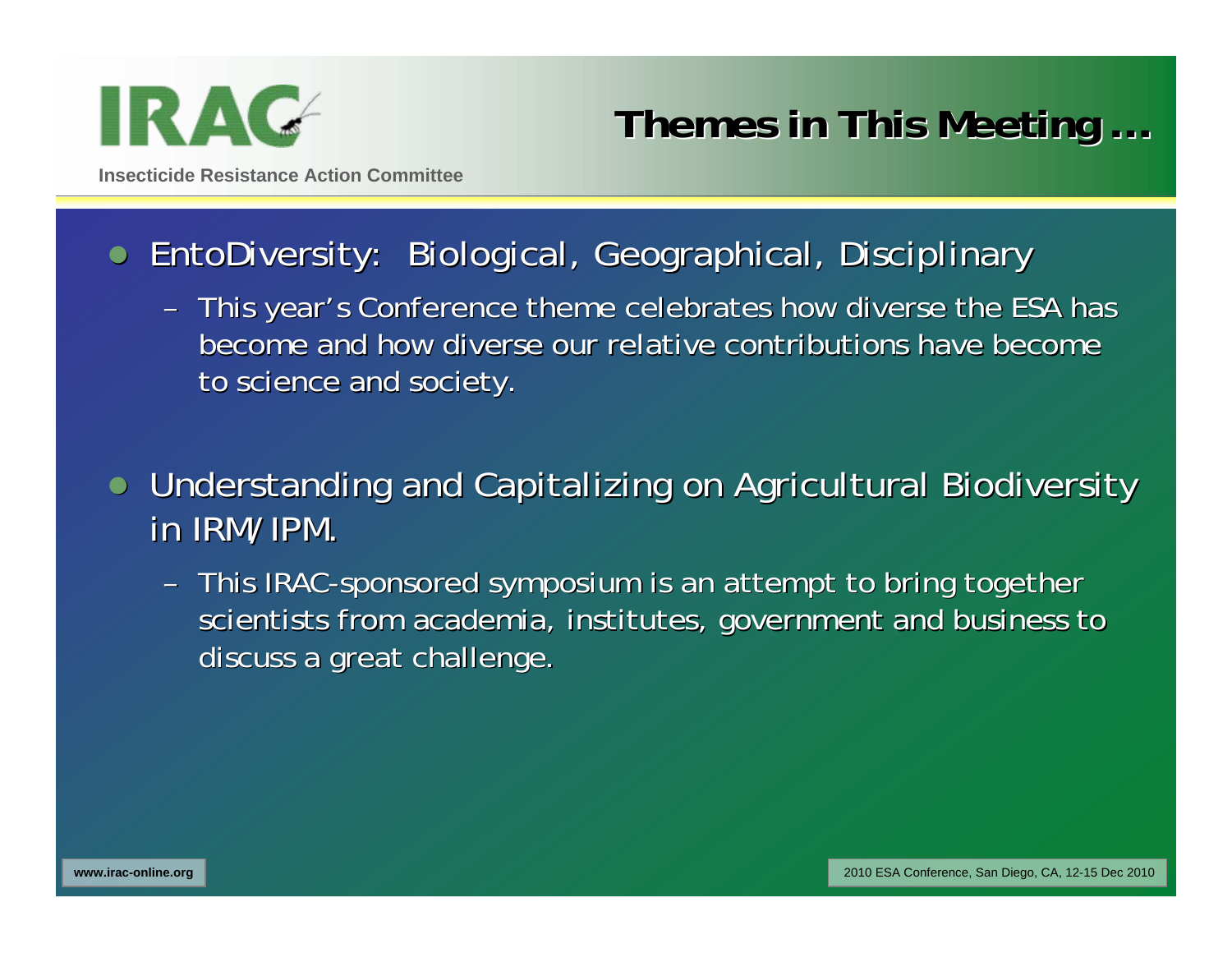

## Today's Symposium, 1<sup>st</sup> half

- 1. Spatial & Temporal Diversity of Polyphagous pests Corn Earworm *(Helicoverpa zea).* Patricia Pietrantonio (Tex A&M Univ)
- *2.Natural Natural Refugia Refugia –GM Crops. GM Crops.* Graham Head (Monsanto)
- *3.Fall armyworm: management of a genetically Fall armyworm: management of a genetically-complicated migratory complicated migratory pest.* Rob Meagher (ARS USDA)
- *4.Impact of pact of Lyguslineolaris lineolaris Management on Biodiversity in Cotton Management on Biodiversity in Cotton IPM.*Jeff Gore (Miss State Univ)
- 5. Whitefly Management Multicrop Systems. Peter Ellsworth (Univ Ariz)
- 6.Break